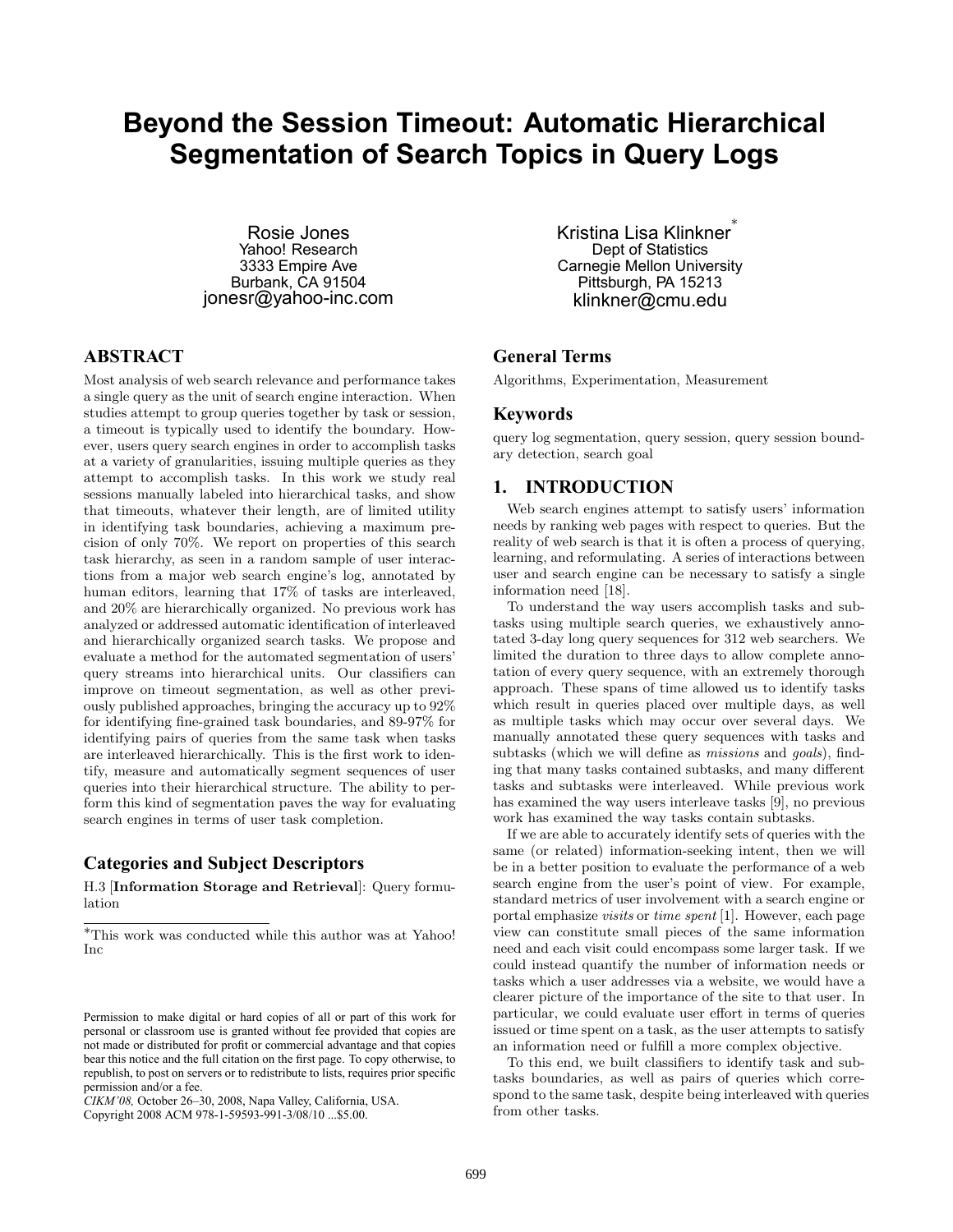Our contributions include (1) analysis of typical timeouts used to divide query streams into sessions, and demonstration that they are less than optimal for this task (2) hierarchical analysis of user search tasks into short-term goals and longer-term missions (3) a detailed study of the frequency and patterns of real user queries forming extended and interleaved tasks which can be analyzed as missions and goals in this hierarchy (4) a comparison of previously published feature sets on our data and tasks, and (5) a list of features going beyond timeouts and previously published feature sets that can be used effectively to identify goal and mission boundaries, and pairs of non-adjacent queries belonging to the same goal or mission.

In Section 2, we discuss related work both in defining "sessions" and automated segmentation of query logs into tasks and sessions. In Section 3 we provide our definitions, detail on the manual annotation of our data, statistics on the missions and goals we find, and show that time-based thresholds are of limited accuracy in identifying task boundaries. In Section 4 we introduce the supervised classification which we perform to improve task identification, as well as the features and methods we use. In Section 5 we show that a model combining feature types can identify goals and missions with extremely high accuracy, even when they are interleaved. We also discuss performance of the individual features on the classification tasks. Lastly, in Section 6, we discuss conclusions and future directions for the work.

# **2. RELATED WORK**

In library search systems, "sessions" were easy to identify: users logged in for a single task then logged out again, so login IDs could be used. Thus historically a session was simultaneously  $(1)$  a set of queries to satisfy a single information need (2) a series of successive queries, and (3) a short period of contiguous time spent querying and examining results. On the internet, however, we seldom have users logging in and out on a task-by-task basis. In addition, identifiers such as IP addresses and cookies may be shared by multiple users, as in the case of a shared computer. Thus the term session has necessarily been split between these various meanings, sometimes used for one, sometimes for another.

For web search, there have been a number of conflicting attempts to segment and define sessions, which don't directly address the idea of user information needs, but do rely on a notion of similar context, topic, or temporal characteristics. Many of these use the idea of a "timeout" cutoff between queries. A timeout is the time between two successive activities, and it is used as a session boundary when it exceeds a certain threshold. Often sessions are identified using a 30-minute timeout, apparently following Catledge and Pitkow's 1994 work, which claimed to find a 25.5 minute timeout based on user experiments[4]. We will show in Section 3.3 that this threshold is no better than random for identifying boundaries between user search tasks.

Other time cutoffs have been proposed, from 5 to 120 minutes [11][17][6][2]. Montgomery and Faloutsos [11] tried several cutoff values, but found that the choice of cutoff did not matter. Additionally, a variety of mean session lengths (number of queries in a session) have been found, most ranging between 2-3 queries per session[17][8]. Mean session durations (amount of time a session lasts) of 5 and 12 minutes have been reported [6][8]. In Section 3.3 we look at all of these timeout thresholds applied to real search engine data,

and find that no time threshold is effective at identifying task boundaries.

Jansen et al. [8] defined a session as "a series of interactions by the user toward addressing a single information need", and found experimentally that sessions were better identified by query content – a single word in common between queries – than by temporal cutoffs. Spink et al. by contrast [19] discuss topic switching and multitasking in two and three query sessions, implicitly defining a session as a sequence of queries from a web-searcher, independent of the information need.

A few researchers have worked on automatically detecting session boundaries. He et al. [6] tried to detect topic shifts in user query streams, devising an algorithm that checks for deleted or added terms in queries thereby specifying a few categories of user behavior, which are also applied in Ozmutlu and Cavdur [12]. Ozmutlu et al. [13] [14] used the same categories and algorithm but a different classifier. All of these rely solely on the feature of words in common between queries, and rewrite classes such as generalization and specification. There was no manual labeling of ground truth, and none of them addressed the interleaved, nested nature of these topic shifts. Both cases rely solely on the feature of words in common between queries, and used continuous values to predict rewrite classes such as generalization and specification, defined in terms of word insertion and deletion, and they did no manual labeling of ground truth. None of them addressed the interleaved, nested nature of these topic shifts.

A separate body of work models the formal syntax of users' interactions with the search engine, rather than making distinctions regarding what they seek. An entire list of these approaches to date may be found in Downey et al. [5], two of which deserve more detail.

Lau and Horvitz [9] manually assigned queries into a few classes, including one to account for interleaving, labeling each query in the context of the previous query. They examined the relationship between the inter-query time interval and these classes in order to better use timeouts to predict topic transitions in a probabilistic Bayesian network.

Radlinski and Joachims [15] identified sequences of queries on the same topic. The authors manually grouped sequences of queries into topics that had no hierarchical or interleaved structure. They built a classifier using features both based on shared words in the queries themselves, and shared words in documents retrieved in response to the queries, but judged a 30-minute timeout to be accurate at over 90%, and thus used only that feature to group their chains. These results were based on a library search engine, however, as we will show in Section 3.3 their results with timeouts do not apply to a general purpose search engine, where users often interleave topics, and time is not a good indicator of task completion. In Section 5.1 we will demonstrate the performance of their word and time features on our tasks, and show that this is the best of previous methods for our tasks.

We will show in Section 5 that time combined with some of the features proposed by previous authors can be used to classify queries into their hierarchical structure: thus demonstrating for the first time that we can identify user tasks and their sub-tasks, even in the face of task interleaving. We will also show that by adding novel query-log features we can perform even better on the original tasks, as well as our novel tasks.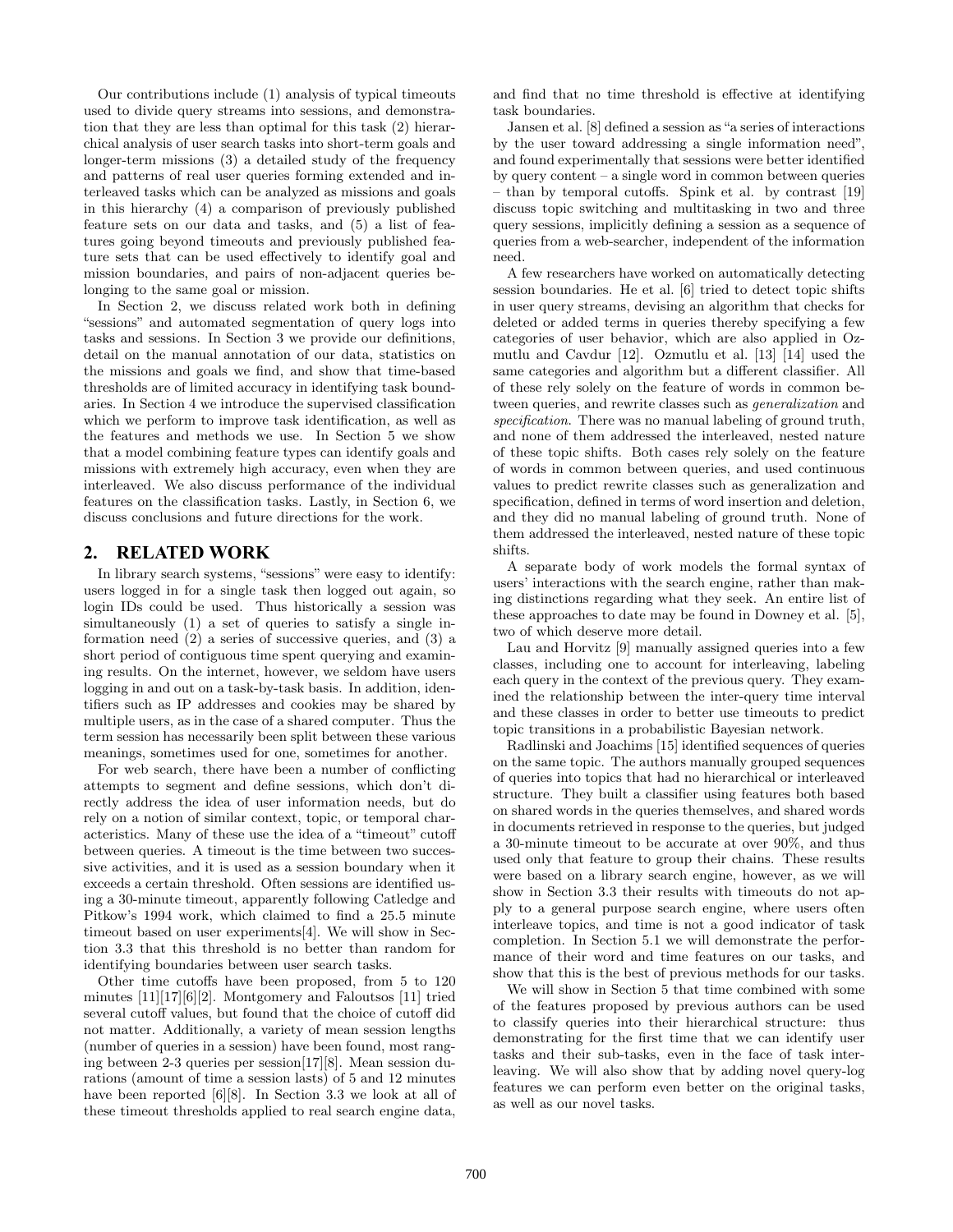# **3. SEARCH GOALS AND MISSIONS**

In this section we define search goals and missions, then describe the way we manually annotated them. We perform an exploratory analysis and demonstrate that time-outs are a poor way of identifying boundaries related to user tasks.

DEFINITION 1. A search session is all user activity within a fixed time window.

A session, for us, is just a slice of user time. Other definitions (which conflict among themselves) involve an absence of periods of inactivity, or imply a single information need on the part of the user [4], [8], [2]; ours does not, since we will be more specific with the terms *goals* and *missions*, defined below, and use inactivity as a predictor, rather than as a definition.

DEFINITION  $2.$  A search goal is an atomic information need, resulting in one or more queries.

A goal can be thought of as a group of related queries to accomplish a single discrete task. The queries need not be contiguous, but may be interleaved with queries from other goals (e.g., a user who is both looking for work-related information and information for the evening's entertainment).

DEFINITION 3. A search mission is a related set of information needs, resulting in one or more goals.

A mission is then an extended information need (such as finding a variety of interesting hiking spots, for a searcher interested in hiking). In Figure 1, we see the resulting hierarchy: sessions containing missions, which contain goals. A goal may have multiple queries, and a mission may have multiple goals. Temporally, these can all be interleaved.

#### **3.1 Annotation procedure**

We sampled 3 day-sessions for 312 users who submitted a query to the Yahoo! Search engine during a week of mid-2007. The sampling was stratified over days of the week, so we did not have particular days of the week overrepresented. The three day time period was deemed long enough to capture extended search patterns for some users, exceeding typical 30-minute timeouts, and allowing for goals and missions to extend over multiple days. While it is the case that some missions or goals may start or end before or after the 3 day window of queries, this truncation should occur randomly, and thus introduce no systematic bias in the subject of the mission or goal. Since none of our features depend on the position of the query in the mission or goal, our model should not be affected. However, our density estimates for mission and goal lengths will necessarily be truncated at 3 days.

A group of annotators were instructed to exhaustively examine each session and "re-enact" the user's experience.<sup>1</sup> The annotators inspected the entire search results page for each query, including URLs, page titles, relevant snippets, and features such as spelling and other query suggestions. They were also shown clicks to aid them in their judgments. They were asked to then use their assessment of the user's



Figure 1: Sample hierarchy of user missions and goals, which correspond to some of the goals in the sample session of Table 1.

objectives to label each session so that every query belonged to a goal and every goal to a mission. Each unique goal and mission was given an ID number and a description reflecting the user's objective. Each query was labeled with a goal and mission ID number. A guideline for queries to belong to the same goal was that they have the same criteria for "success", in terms of satisfying the user's information need.

This is somewhat similar in nature to the editorial task in [7], though the annotators did not re-submit queries, they examined the query logs as input by the users themselves. It differs somewhat from manual annotation methods in [8] and [15] and [13] in that the criteria for grouping queries is, not only hierarchical in nature, but tied to the users' intents, as opposed to just clustered in terms of "relatedness" to an unspecified degree.

A strength of this approach is that the data is recorded without any intervention, and as such can complement laboratory and field studies. Additionally, we are able to look at a large number of users at one time, over an extended period of time. While it is clearly possible that editors may be biased in their interpretation of a user's missions and goals, preliminary results in [7] seem to indicate that this method can achieve reliable results. One of the future directions for this work involves obtaining measures of inter-rater reliability for the editorial work, as well as studying editorial bias against user self-reporting.

Our aggregate data consists of 312 user sessions, with 1820 missions, 2922 goals and 8226 queries. In Table 1 we see a sample sequence of user queries, annotated with goals and missions. Then timestamps are also given - note that many queries from the same goal are separated by several minutes, while a goal-change (goal 3 to goal 4) takes place within three seconds.

## **3.2 Patterns of Goals and Missions**

In Table 2 we see a summary of goal and mission lengths, in terms of number of queries, and elapsed time from first to last query in the goal or mission<sup>2</sup>. Median goal and mission length of two queries is in line with the findings of [8] for session lengths based on segmentation by query topic. Figure 2

 $^{\rm 1}{\rm The}$  user was designated with an anonymous identifier, and the annotation was done in accordance with Yahoo!'s privacy policy, with no information used to map the query stream to a particular user.

<sup>&</sup>lt;sup>2</sup>Note that duration is calculated as  $t(q_n)-t(q_1)$ , where t is time,  $q_n$  is the last query in the mission or goal and  $q_1$  is the first. Thus our measure of duration includes query times only, and not clicks or other actions. This is similar to the duration used in [8], but not in [4]. It also means that many durations are zero.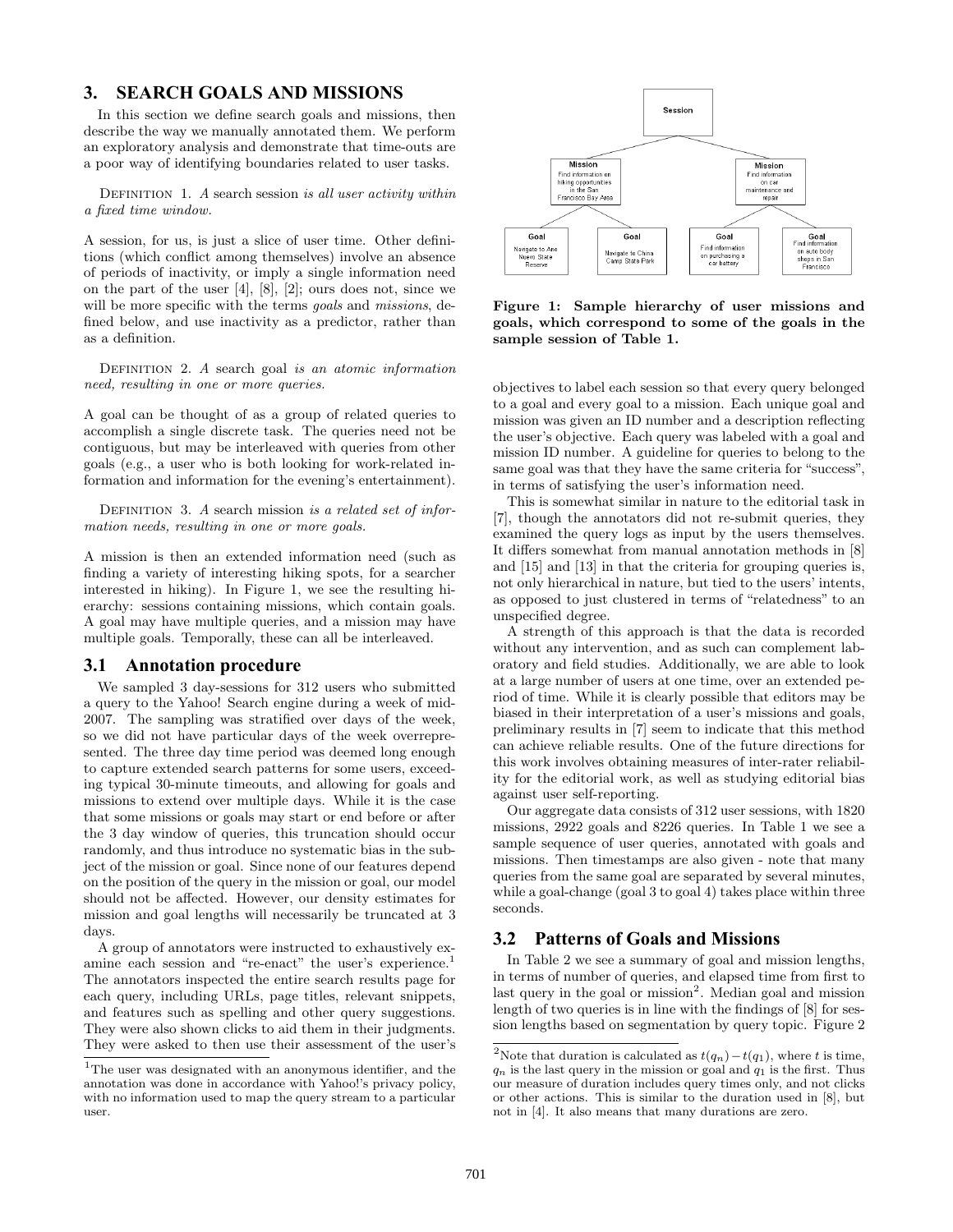| QUERY and TIMESTAMP                   | $GOAL \#$       | MISSION#       | <b>DESCRIPTION</b>                                              |
|---------------------------------------|-----------------|----------------|-----------------------------------------------------------------|
| hiking: san francisco                 | $\mathbf{1}$    | $\mathbf{1}$   | MISSION 1:                                                      |
| Tue Apr 17 23:43:17 2007 (4m 17s)     |                 |                | Find info on hiking opportunities in and around San Francisco   |
| hiking; san francisco bay area        | $\mathbf{1}$    | $\mathbf{1}$   | $GOAL1$ :                                                       |
| Tue Apr 17 23:47:34 2007 (4m 59s)     |                 |                | Find info on hiking trails in San Francisco and the Bay Area    |
| ano nuevo state reserve               | $\overline{2}$  | $\overline{1}$ | GOAL 2:                                                         |
| Tue Apr 17 23:52:33 2007 (7m 54s)     |                 |                | Navigate to Ano Nuevo State Reserve and Ind out about distances |
| ano nuevo state reserve; miles        | $\overline{2}$  | $\overline{1}$ |                                                                 |
| Wed Apr 18 00:00:27 2007 (3m 34s)     |                 |                |                                                                 |
| nature trails; san francisco          | $\mathbf{1}$    | $\mathbf{1}$   |                                                                 |
| Wed Apr 18 00:04:01 2007 (16m 15s)    |                 |                |                                                                 |
| lobos creek trail                     | 3               | $\mathbf{1}$   | $GOAL$ 3:                                                       |
| Wed Apr 18 00:20:16 2007 (0m 3s)      |                 |                | Navigate to Lobos Creek Trail                                   |
| china camp state park; san rafael     | $\overline{4}$  | $\mathbf{1}$   | $GOAL4$ :                                                       |
| Wed Apr 18 00:20:19 2007 (2m 35s)     |                 |                | Navigate to China Camp, San Rafael and Ind out about distances  |
| china camp; miles                     | $\overline{4}$  | $\mathbf{1}$   |                                                                 |
| Wed Apr 18 00:22:54 2007 (20m 2s)     |                 |                |                                                                 |
| hike; san francisco                   | $\mathbf{1}$    | $\mathbf{1}$   |                                                                 |
| Wed Apr 18 00:42:56 2007 (3m 19s)     |                 |                |                                                                 |
| fort funston                          | $\mathbf{5}$    | $\mathbf{1}$   | GOAL 5:                                                         |
| Wed Apr 18 00:46:15 2007 (1h 51m 26s) |                 |                | Navigate to Fort Funston                                        |
|                                       |                 |                | MISSION 2:                                                      |
|                                       |                 |                | Find info on car maintenance and repair                         |
| brake pads                            | $6\overline{6}$ | $\overline{2}$ | GOAL 6:                                                         |
| Wed Apr 18 03:36:47 2007 (16m 36s)    |                 |                | Find info on brake pads                                         |
| auto repair                           | $\overline{7}$  | $\overline{2}$ | GOAL 7:                                                         |
| Wed Apr 18 03:53:23 2007 (8m 0s)      |                 |                | Find info on an auto body shop in San Francisco                 |
| auto body shop                        | 7               | $\overline{2}$ |                                                                 |
| Wed Apr 18 04:01:23 2007 (3m 31s)     |                 |                |                                                                 |
| batteries                             | 8               | $\overline{2}$ |                                                                 |
| Wed Apr 18 04:04:54 2007 (0m 29s)     |                 |                |                                                                 |
| car batteries                         | 8               | $\overline{2}$ | GOAL 8:                                                         |
| Wed Apr 18 04:05:23 2007 (2m 8s)      |                 |                | Find info on purchasing a car battery                           |
| auto body shop; san francisco         | $\overline{7}$  | $\overline{2}$ |                                                                 |
| Wed Apr 18 04:07:31 2007 (3m 33s)     |                 |                |                                                                 |
| buy car battery online free shipping  | 8               | $\overline{2}$ |                                                                 |
| Wed Apr 18 04:11:04 2007              |                 |                |                                                                 |

Table 1: Sample of a sequence of user queries annotated with goals and missions. Horizontal lines mark changes in goal, and double horizontal lines mark changes in mission. The description for a goal or mission is input around the same line as the first query which belongs to that goal or mission. In this example, the goals are interleaved, but the missions are not. However, in general the missions may be interleaved as well; in our data 17% of missions were interleaved.

|             | Goals            | <b>Missions</b>  |
|-------------|------------------|------------------|
| Num queries |                  |                  |
| min         |                  |                  |
| max         | 52               | 233              |
| median      | 2                | 2                |
| Duration    |                  |                  |
| min         | $0 \text{ mins}$ | $0 \text{ mins}$ |
| max         | 71 hours         | 71 hours         |
| median      | $0.42$ secs      | $38$ secs        |

Table 2: Summary statistics about missions and goals. The distributions of number of queries and task duration can be seen in Figures 2 and 3.

shows the density of number of queries per goal and mission. Density plots show Gaussian kernel density estimates, with bandwidths chosen by Silverman's rule [16].

63% of goals are under one minute, but 15% spanned 30 minute periods of inactivity. This means that a 30 minute time-out will break up 15% of goals. The density of goal and mission durations are in Fig 3.

Most goals and missions have few queries, though a few have many queries. Some missions lasted the entire 3 day session, and those users appeared to make related or repeated queries an average of every few hours, in some cases looking at baby names, or checking up on favorite television stars. Recall that missions and goals may be interleaved, so these long durations do not necessarily entail continuous engagement at some task. 16% of goals are revisited or interleaved with other goals, and 17% of missions are revisited or interleaved with other missions. Of the interleaved missions, 41% contained multiple goals, whiled 59% contained a single goal (which was itself interleaved with a goal from another mission). It is not surprising that users would repeat infor-

mation needs; Teevan et al [20] found that 40% of queries are "re-finding" queries. In addition, we find that 20% of missions contain multiple goals. An example mission containing multiple goals consisted of wedding planning queries, for wedding gowns, invitations, and wedding planning lists. We also see the evolution of users' shopping intent over the course of a mission, with a query for "bridal dresses" on one day, and another query in the same mission the following day, containing "bridal dresses" and the name of a bridal dress store. The user is moving from learning about general options to bridal dresses, to looking for a particular store to buy the dress.

Thus any task-segmenting approach which does not consider the hierarchical and interleaved nature of search tasks will break up tasks which belong together.

In preliminary experiments we found many queries repeated immediately after one another, representing either the user re-issuing the query, hitting the 'next' button, refreshing the page, or an automatic resubmission on the part of the browser. Removing the repeated queries decreased the total number of queries from 8226 to 6043, thus just over a quarter of all queries were repeats of the previous query.

#### **3.3 Analysis of Session Timeouts**

Most previous work has used temporal features, commonly a "timeout": an elapsed time of 30 minutes between queries which signifies that the user has discontinued searching. However, on our data time does not appear to be an especially good predictor, particularly of goal boundaries. Precision for different values of inter-query time-lag are shown in Figure 4.

In Table 3 we see that a 30-minute threshold on interquery interval is more accurate than the baseline (always guess there is no task boundary between each sequential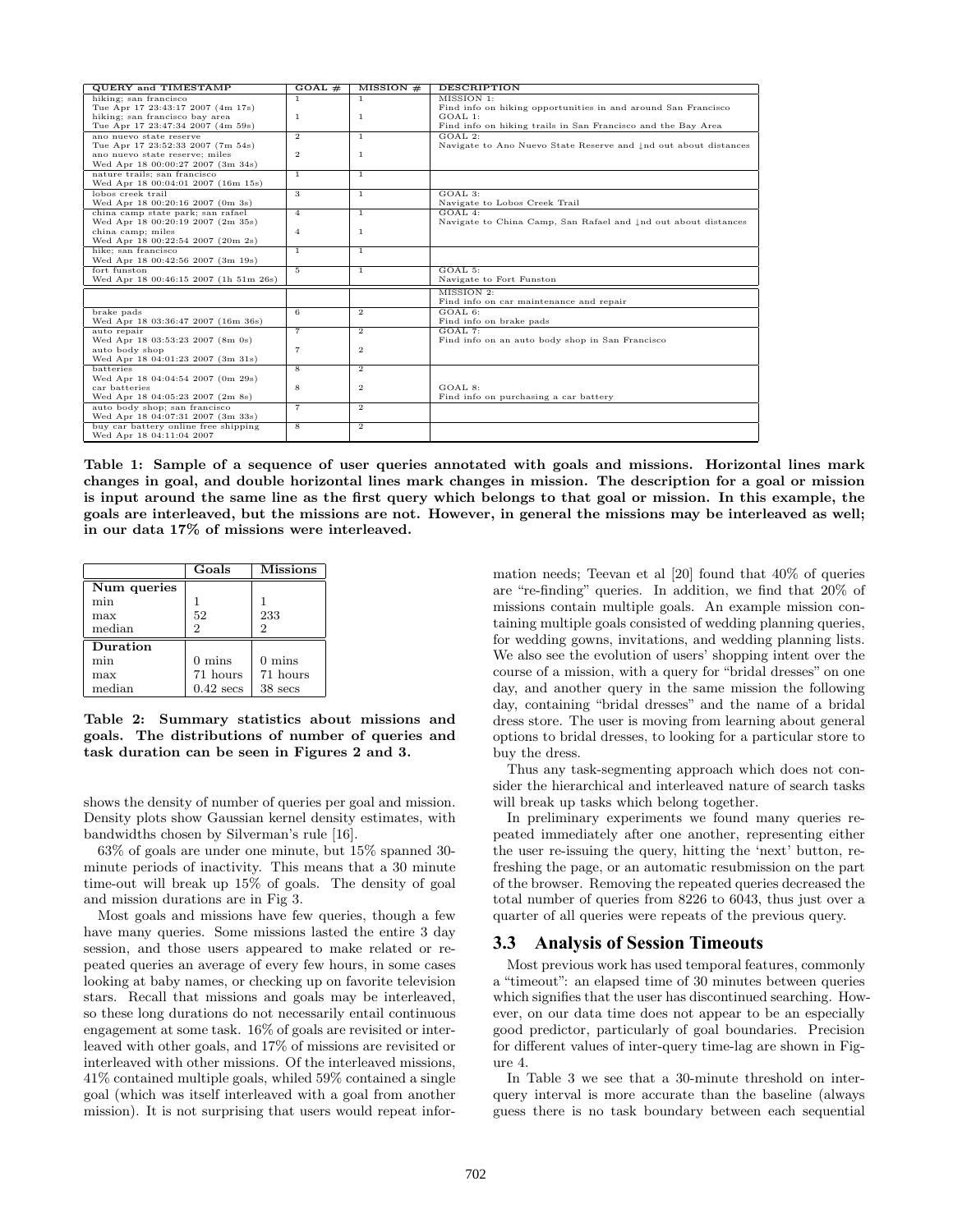

Figure 2: Density for the number of queries per goal, and number of queries per mission, on a log plot.



Figure 3: Density for the time span of goals and missions, in minutes, on a log plot.



Figure 4: As we increase the inter-query interval threshold, the precision at identifying mission and goal boundaries increases, however, we do not see precision much above 70% for identifying missions and above 80% for identifying session boundaries.

pair of queries). Training a threshold (thirteen minutes) does not improve the accuracy for mission boundary identification, but the learned threshold of just under 5 minutes improves goal boundary identification from 67% accuracy at a 30 minute threshold, to 71%. All differences are statistically significant. Our conclusions agree with those of [11] that multiple threshold choices give similar accuracy.

Clearly, while using session timeouts can achieve task breaking with accuracy better than assuming there are no breaks, in general there is no ideal choice of threshold, and using time the precision is capped at 70-80%, depending on whether we seek goal or mission boundaries. The 30-minute standard receives no support from our results. In the next

| Time threshold | Goals    | <b>Missions</b> |
|----------------|----------|-----------------|
|                | Boundary | Boundary        |
| Baseline       | 54.2%    | 70.9%           |
| 5 minute       | 71.2%    | 75.6%           |
| 30 minute      | 66.5%    | 78.6%           |
| 60 minute      | 64.2%    | 77.6%           |
| 120 minute     | 62.0%    | 76.1%           |
| Trained time   | 71.2%    | 78.6%           |

Table 3: For data which includes repeat queries: In-sample accuracy at predicting goal and mission boundaries, as well as same-goal/mission, using inter-query thresholds alone. Trained times for goal and mission boundaries were 5 mins and 13 minutes, respectively.

section we will show that we can greatly improve on task segmentation by considering multiple predictors, going beyond inter-query time to include properties of the queries themselves.

# **4. AUTOMATIC DETECTION OF GOALS AND MISSIONS**

In this section we describe our formulation of automatic detection of search goals and missions as a supervised machine learning task. We then describe the features we use in our experiments for identifying goals and missions, and the classifiers we use to learn to recognise them. In particular, we introduce a way of identifying when queries belong to the same goal or mission, despite being interleaved, something not addressed in any previous work.

#### **4.1 Formulation for Supervised Learning**

If goals and missions are not interleaved, as has been assumed by previous work, it suffices to find a boundary between one task and the next. To do this we can look at each sequential pair of queries and ask whether this pair straddles a boundary. Thus we look at task boundary detection. This task has been addressed by previous approaches for identifying goals, so we can examine how well previous approaches work on our data. Previous work has not considered this task for higher-level missions, but we can also consider the efficacy of their features on this novel problem.

In order to address interleaved missions and goals, we must consider all possible pairs of queries, and consider whether the pair of queries come from the same task. Correctly performing this task will allow hierarchichally organized interleaved goals and missions to be correctly identified. We call this same-task identification. No previous work has addressed this problem.

#### *4.1.1 Task Boundary Detection*

Each pair of sequential queries from a user is a possible boundary between goals. Thus we seek to take each such pair and decide whether the pair crosses a boundary between goals, i.e., whether the two queries come from different goals. This is the task traditionally addressed using timeouts. Formally we consider the task:

$$
\{\langle q_i, q_j \rangle : (t(q_i) < t(q_j)) \bigwedge (\nexists q_k : t(q_i) < t(q_k) < t(q_j)) \} \to \{0, 1\}
$$

where  $t(q_i)$  is the time query  $q_i$  was issued by the user.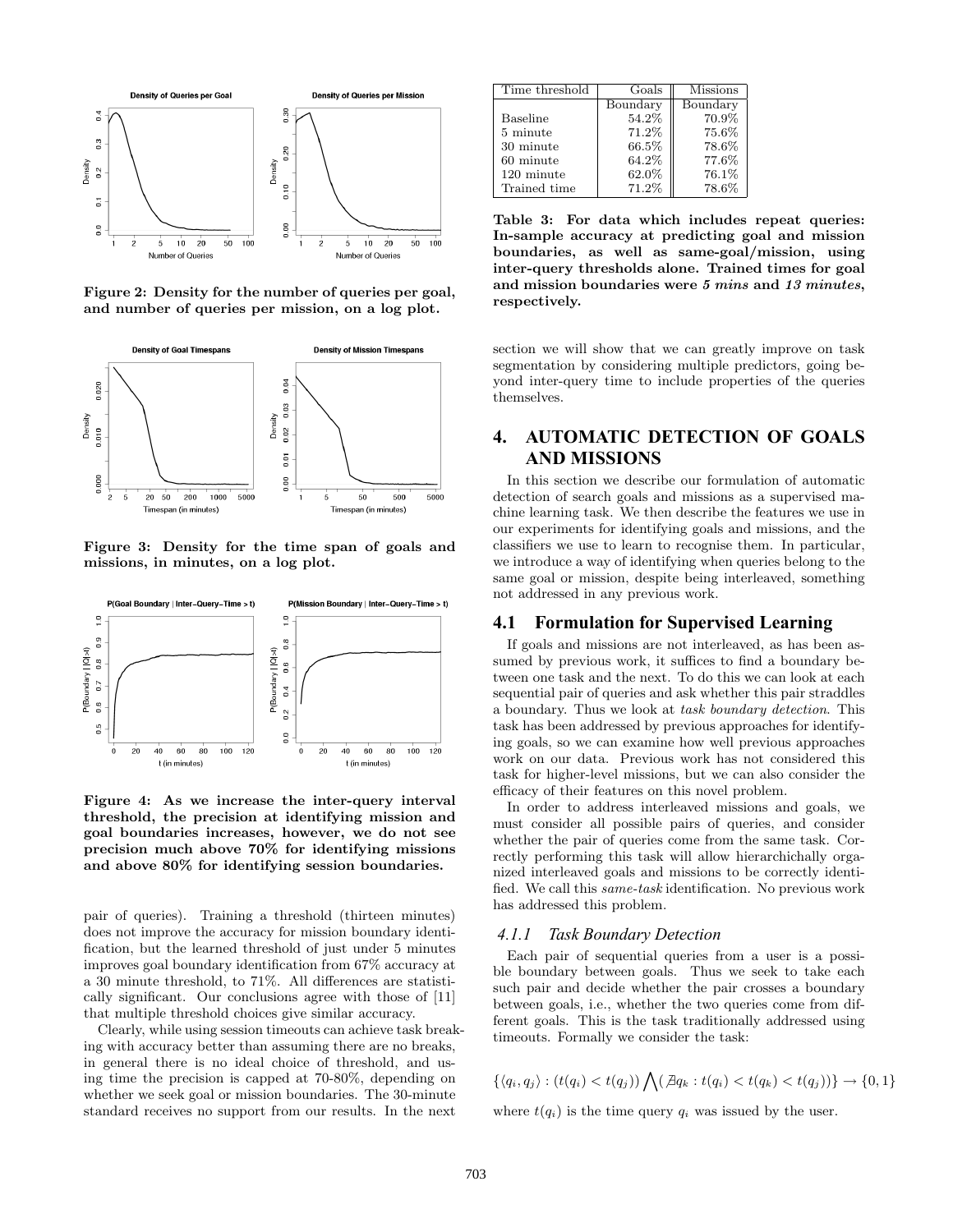Of our original 8226 queries including repeats, some begin and end user sessions, so we trivially ignore these boundaries and wind up with 7914 pairs of sequential queries. Of these 3622 were goal boundaries, so we should guess a position is a boundary 45.8% of the time, and a non-boundary otherwise. Thus our baseline is 54.2% accuracy.

As with goal boundaries, any sequential pair of queries can mark the transition from one mission to another. (Note that a mission boundary is always a goal boundary.) Our baseline is 71% as 5608 of 7914 pairs of sequential queries are not mission boundaries.

#### *4.1.2 Same-Task Identification*

Since goals can be inter-leaved, any pair of queries from the same user could be from the same goal. We seek to learn a classifier to take a pair of queries and map it to a 1 if they are from the same goal, and a 0 of they are from different goals. We consider all pairs of queries  $q_i$ ,  $q_j$  such that  $q_i$  was issued before  $q_i$ :

$$
\{\langle q_i, q_j \rangle : t(q_i) < t(q_j)\} \rightarrow \{0, 1\}
$$

where  $t(q_i)$  is the time query  $q_i$  was issued by the user.

Since we are considering all pairs of queries, not just sequential ones, there are many more instances to consider. We see 305,946 pairs of queries, of which 278,152 or 91% are not for the same-goal so our baseline accuracy is 91%. Using the same definitions for same-mission our baseline is 67.5% since 67.5% of 305,946 query pairs were from different missions. Any pair of queries corresponding to the same goal will also correspond to the same mission.

Solving these two problems, same-goal and same-mission for arbitrary pairs of queries from a user's query stream will allow us to identify their complete set of tasks, even those that are nested and hierarchical.

# **4.2 Features for Identifying Goals and Missions**

We experimented with many features from the following four general types: temporal, edit-distance, query log and web search. Below we give details of those that contributed to classification efficacy. Temporal features have been commonly used in previous work  $([11][17][6][2])$ ; edit distance has been used in several previous works  $([6], [14])$  and web search features have also been used in previous work [15]. No previous work has used query log session features, and we will show that combinations of these four types of features provide superior performance on the boundary detection problem, and superior performance on the previously untackled same-task problem.

#### *4.2.1 Temporal Features*

While we showed in Section 3.3 that timeouts alone are poor predictors of task boundaries, they may be helpful in conjunction with other features. Temporal features we experimented with are:

- inter-query time threshold as a binary feature (5 mins, 30 mins, 60 mins, 120 mins)
- time\_diff: inter-query time in seconds: we may be able to learn good thresholds of inactivity for identifying goal and mission boundaries.
- sequential-queries: binary feature which is positive if the queries are sequential in time, with no intervening

| Feature     | Description                                       |
|-------------|---------------------------------------------------|
| lev         | normalized Levenshtein edit distance              |
| edlevGT2    | 1 if lev $> 2$ , 0 otherwise                      |
| char_pov    | num. characters in common starting from the left  |
| $char\_suf$ | num. characters in common starting from the right |
| word_pov    | num, words in common starting from the left       |
| word_suf    | num, words in common starting from the right      |
| commonw     | num. words in common                              |
| wordr       | Jaccard distance between sets of words            |

Table 4: Word and Character Edit Features used for predicting goal and mission boundaries and cooccurrence on query pairs.

| Query Pair                                                    | log(LLR) |
|---------------------------------------------------------------|----------|
| uofa $\rightarrow$ university of arizona                      | 8.4      |
| wedding strapless gowns $\rightarrow$ strapless wedding gowns | 7.9      |
| large daisy $\rightarrow$ flower                              | 7.3      |

Table 5: Pairs of queries which occur in user query sequences much more than would be expected by chance, along with the log-likelihood ratio score.

queries from the same user. We expect this feature to be useful for the same-goal and same-mission tasks.

### *4.2.2 Word and Character Edit Features*

Sequences of queries which have many words and/or characters in common tend to be related via a query reformulation, for example word insertion or deletion [15, 18]. In addition, related queries from the same goal or mission may have some words in common. Character-edit distance can capture spelling variants and common stems, while wordlevel features capture common words.

Specific features are shown in Table 4.

#### *4.2.3 Query Log Sequence Features*

Sometimes goals and missions may contain pairs of queries which are semantically related, but which do not share any terms. For example, "new york hairdresser" and "tribeca salon" may be from the same goal: looking for a hair-stylist in New York City. To try to capture these semantic relationships, we use a separate data source<sup>3</sup> to identify pairs of queries,  $\langle q_i, q_p \rangle$ , which occur together much more than chance, which we test using the log-likelihood ratio score [10] (LLR).

Because we test millions of pairs of queries, we can have false positives of coincidentally cooccurring query pairs. A threshold level for the LLR was chosen in order to control false positives, including adjustment for multiple testing, correcting a standard chi-square cutoff for 95% significance. Sample query pairs which pass this threshold are shown in Table 5. After thresholding on the LLR, we use a number of features related to the frequencies and probabilities of seeing the query pair together. Specific features which used rewrite probabilities for the query pair  $\langle q_1, q_2 \rangle$  are shown in Table 6.

• Ilr: the result of a statistical test (LLR [10]) indicating that the pair of queries occur in sequence more than could be expected by chance

<sup>3</sup>Two weeks of pairs of sequential queries to the search engine, in 2006.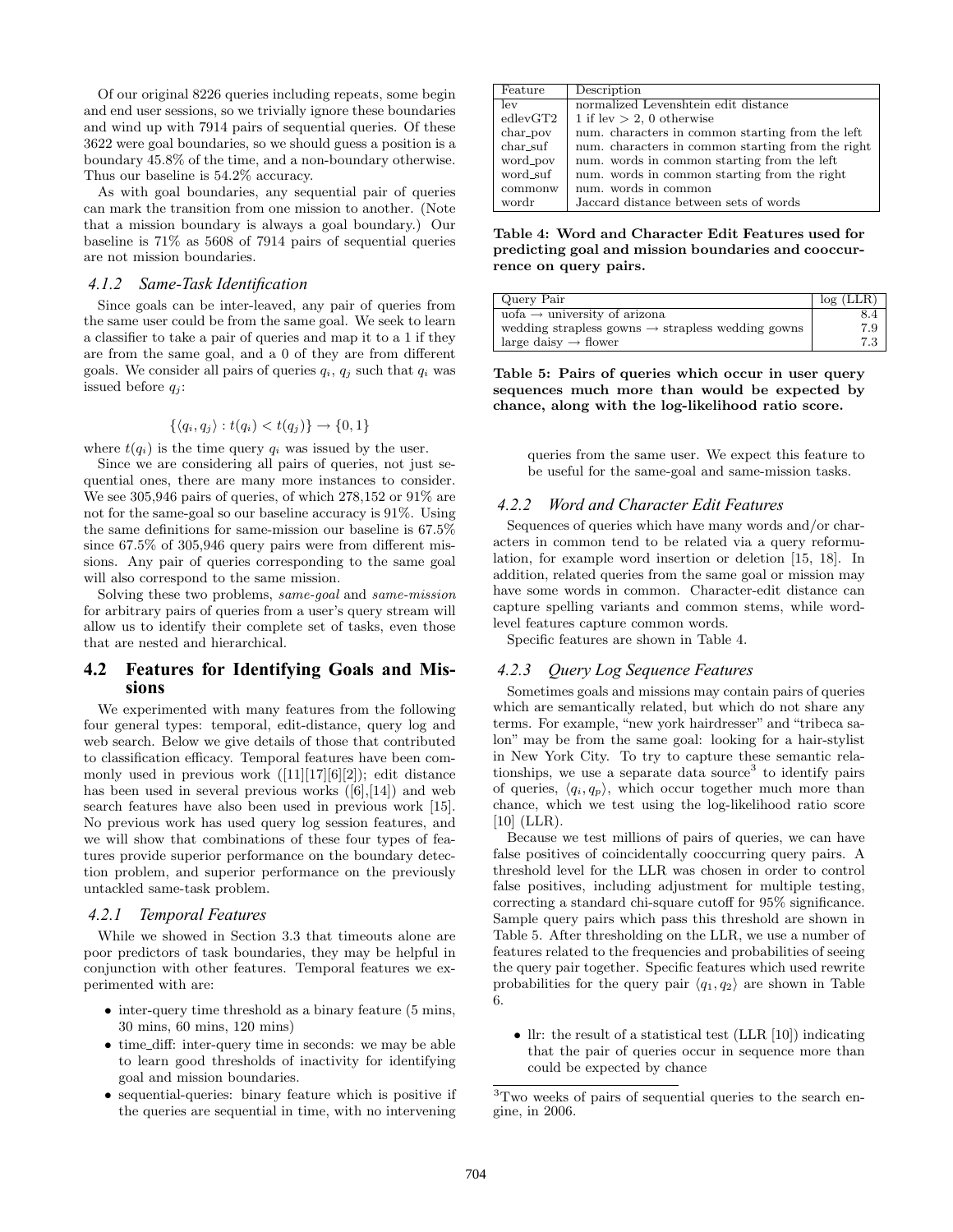| Feature         | Description                                               |
|-----------------|-----------------------------------------------------------|
| $_{\rm llr}$    | LLR of cooccuring query pair                              |
| $peos_q2$       | prob $q_2$ is a user's last query of the day              |
| pq12            | $p(q_1 \rightarrow q_2)/max_{q_i} p(q_1 \rightarrow q_j)$ |
| $entropy_X_q1$  | $\sum_{i} p(q_1 q_i)log_2(p(q_1 q_i))$                    |
| $entropy_q1_X$  | $\sum_{i}^{i} p(q_i q_1)log_2(p(q_i q_1))$                |
| $nsubst_X_q1$   | $count(X : \exists p(X \rightarrow q_1)$                  |
| $nsubst_X_q2$   | $count(X : \exists p(X \rightarrow q_2))$                 |
| $nsubst_q2_X$   | $count(X : \exists p(q_2 \rightarrow X))$                 |
| seen_in_logs_qp | 1 if $LLR(q_1, q_2) >$ threshold                          |
| p_change        | $\sum (p_1 \rightarrow p_i) : p_i \neq p_1$               |

Table 6: Query Log Features used to help identify goal and mission boundaries  $p(q_1 \rightarrow q_2)$  is the probability  $q_1$  is reformulated as  $q_2$  in a large query log.

- peos\_q2: the probability that  $q_2$  is a user's last query of the day, based on aggregating queries that are the last before midnight
- pq12: the normalized probability that  $q_1$  is rewritten as  $q_2$  aggregated over many user sessions,  $p(q_1 \rightarrow$  $q_2$ )/max<sub>qi</sub> p( $q_1 \rightarrow q_j$ )
- entropy X q1: the entropy of rewrite probabilities from queries which can be rewritten as  $q_1$  (after LLR filtering),  $\sum_{i} p(q_1|q_i)log_2(p(q_1|q_i))$
- entropy<sub>-q</sub>1\_X: analagously  $\sum_{i} p(q_i|q_1)log_2(p(q_i|q_1))$
- nsubst $X_q$ 1: the number of different queries that have been seen in the logs rewritten as  $q_1$  (after LLR thresholding)  $count(X : \exists p(X \rightarrow q_1))$
- nsubst\_X\_q2:  $count(X : \exists p(X \rightarrow q_2))$
- nsubst\_q2\_X:  $count(X : \exists p(q_2 \rightarrow X))$
- seen in logs qp: 1 if  $LLR(q_1, q_2) >$  threshold
- p\_change:  $\sum (p_1 \rightarrow p_i) : p_i \neq p_1$

## *4.2.4 Web Search Features*

We include features which depend on the documents retreived by the search engine for the queries. Similarity between a query pair is measured by commonalities among the terms or characteristics of those documents.

• Prisma: cosine distance between vectors derived from the first 50 search results for the query terms. In this case, the terms are limited due to a dictionary, in a method developed in Anick [3][2]. It is similar in nature to the best performing feature in Radlinski and Joachim's classifier [15].

# **4.3 Classifier**

We use a logistic regression model, with 10-fold crossvalidation. In order to better handle feature selection for large sets of correlated features, we also tried LASSO, which includes regularization, and CART decision trees, however, we achieved similar results in both cases. When performing feature selection for small subsets, we used an exhaustive search of linear models with Akaike Information Criterion (AIC) to select the best features (also known as all subsets regression).

| Feature       | Goals    |       | <b>Missions</b> |       |
|---------------|----------|-------|-----------------|-------|
|               | Boundary | Same  | Boundary        | Same  |
| Baseline      | 54.2%    | 90.9% | 70.9%           | 67.5% |
| lev           | 89.0%    | 95.3% | 84.1%           | 77.9% |
| wordr         | 86.9%    | 95.1% | 83.9%           | 78.6% |
| commonw       | 82.9%    | 91.0% | 83.9%           | 79.7% |
| Time interval | 62.5%    | 90.9% | 73.8%           | 67.6% |

Table 7: For data which includes repeat queries: normalized Levenshtein distance dominates other features for most tasks. Thanks to the large number of examples in our tests, all differences are statistically significant.

| Features            | Goals    |       | Missions |       |
|---------------------|----------|-------|----------|-------|
|                     | Boundary | Same  | Boundary | Same  |
| Baseline            | 63.1%    | 94.8% | 59.9%    | 70.5% |
| 30 minute           | 57.2%    | 90.9% | 73.8%    | 74.4% |
| Trained time        | 69.5%    | 92.6% | 75.8%    | 74.4% |
| commonw             | 80.7%    | 94.9% | 79.3%    | 78.9% |
| commonw+prisma+time | 84%      |       | 82.1%    |       |

Table 8: Prediction accuracy based on features proposed in previous work. Trained time thresholds for boundaries were  $1.5$  mins for goals and 6 mins for missions. For identifying same-goal 17.2 mins and same-mission 47 mins. The best performing previously published feature combination is commonw+prisma+time. All differences are statistically significant.

# **5. RESULTS**

Used alone, Levenshtein character edit distance did well in 3 of 4 tasks, especially when repeat queries were included (Table 7). However, a quarter of all sequential query pairs consisted of identical queries, belonging to the same goal or mission. Thus much of our data was easy to classify with Levenshtein distance (a distance of zero). $<sup>4</sup>$  In this section</sup> we address the harder problem of classifying those query pairs which are not repetitions. Our baselines, with repeated queries removed, are 63% for goal boundary identification, 60% for mission boundary, 95% for same-goal identification, and 71% for same-mission.

#### **5.1 Baselines from Previous Work**

In this section we give results using features proposed in previous work, applied to our data. To compare to approaches using time, we use both a thirty-minute threshold, as well as time thresholds learned using cross-validation. To compare with word-insertion and deletion approaches  $([6],[14])$ , we use the word-edit feature *commonw*, and to compare to word-edit, web-result and time features we use  $commonw+prisma+time$  [15]. In all cases we trained a logistic regression function on training data, and used ten-fold cross-validation for testing.

We see in Table 8 that on web search data, Radlinski and Joachims' result does not hold, that a thirty-minute threshold obtains similar results to a combination of common words and web-search result similarity [15]. We see that our re-implementation of their classification features, using commonw+prisma+time, is the best-performing previously published approach.

 $^4\mbox{Additionally, these identical query pairs do not have well-defined}$ query log features, since repeated queries were removed before query log feature computation.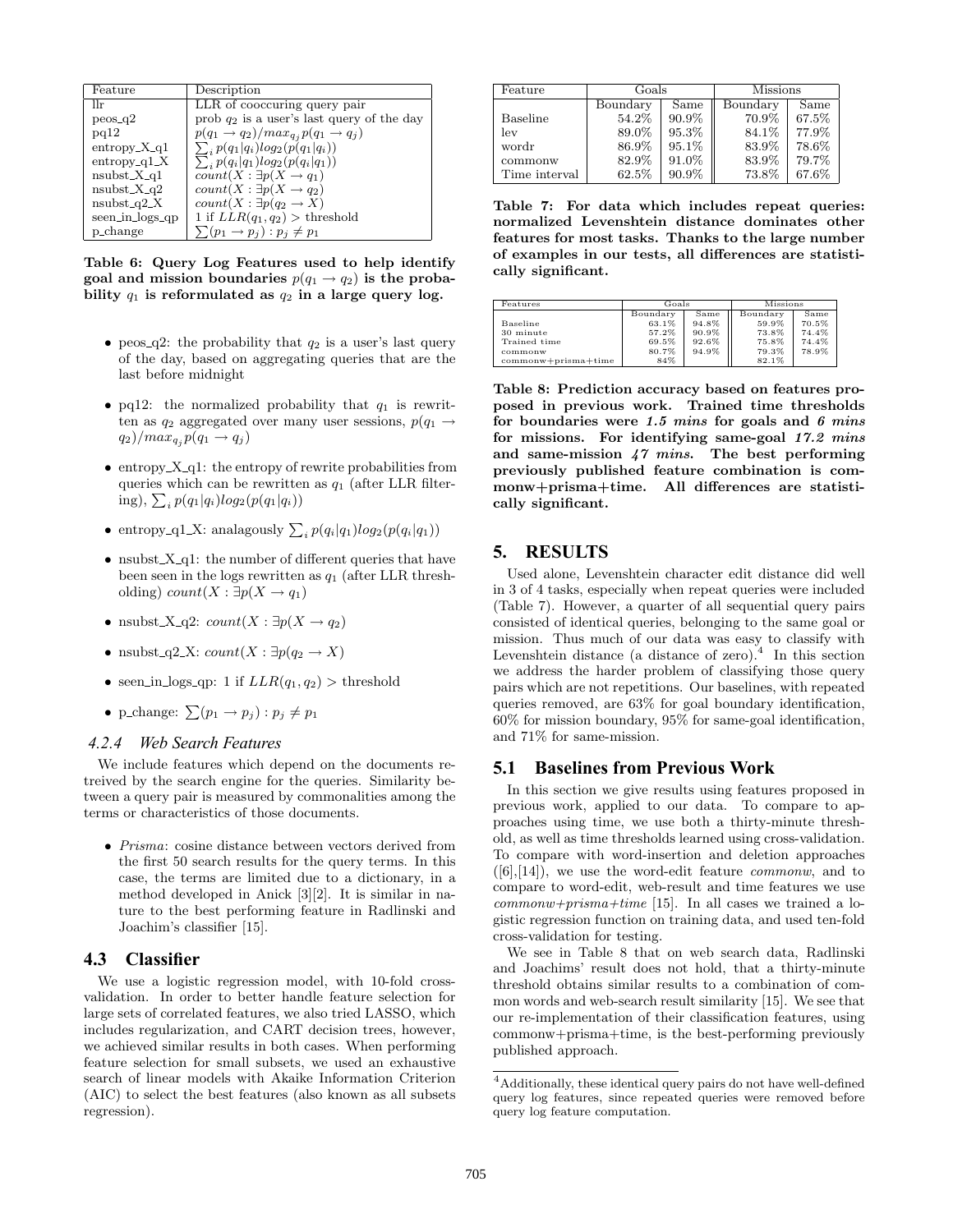| Features                           | Mission Boundary |             |  |
|------------------------------------|------------------|-------------|--|
|                                    | Boundary         | $+$ repeats |  |
| <b>Baseline</b>                    | 59.9%            | 70.9%       |  |
| $commonw+prisma+time$              | 82.1%            |             |  |
| $lev$ , wordr, $peos_q1$           |                  |             |  |
| prisma, time_diff, $peos_q2$       |                  |             |  |
| $n\_subst\_X_q2$ , seen_in_logs_qp | 90.8%<br>84.4%   |             |  |
| Features                           | Goal Boundary    |             |  |
|                                    | Boundary         | $+$ repeats |  |
| Baseline                           | 63.1%            | 54.2%       |  |
| $commonw+prisma+time$              | 84\%             |             |  |
| lev, prisma, wordr,                |                  |             |  |
| word_suf, char_suf, char_pov       |                  |             |  |
| word_pov, $n\_subst\_X_q1$         | 87.3%            | 93.0%       |  |

Table 9: Accuracy at predicting mission and goal boundaries, using the most predictive models, as judged by exhaustive search of logistic regression models with AIC as selection criterion. commonw+prisma+time is the best performing previously published feature combination for the goal boundary task. All differences are statistically significant.

# **5.2 Best Classifier Results**

We are able to build highly accurate classifiers for goal and mission boundaries as well as identifying pairs of queries from the same goal or mission. When we combine all four types of features we achieve best results, as shown in Tables 9 and 10.

In these tables we summarize features and performance for learned models in the no-repeat cases, as well as folding in the repeated-queries under the assumption that a query repeat is a non-boundary (which is correct in all cases). We see that our best model exceeds the best previously published feature combination on our data for the task boundary problem, as well as providing strong results for the new problem of identifying query pairs as being from the same task, even when interleaved and hierarchically organized.

We see that after removing repeated queries, we clearly gain from a combination of features in all four groups: editbased, query-log, web-search and time. The models were selected via exhaustive search of all models with 8 predictors, using AIC as the selection criterion. While these models contain small subsets of the original features, the accuracy was comparable to that obtained with all features. We restricted this exhaustive search to 8 features as when we used subsets larger than 8 features, the feature selection began to become computationally extremely expensive. When we fold back in the instances of repeated queries, we can compare our results to those in Table 7 where we trained with the repeated queries. While the best accuracy for goal boundaries with timeouts was 62.5%, this combined model gives an accuracy of 93.0%, improving on edit distance features alone, which gave an accuracy of 89%. For mission boundaries, the combined model greatly outperforms the time-interval and edit-distance models, lifting from 67.6% and 79.7% to 90.8%.

#### **5.3 Contributions of Feature Classes**

We showed above that by using a combination of four types of features, we could outperform time-based segmentation (which we showed achieved accuracies of around 70%,

| Features                               | Same Mission |             |  |
|----------------------------------------|--------------|-------------|--|
|                                        | Same         | $+$ repeats |  |
| Baseline                               | 70.5%        | 67.5%       |  |
| commonw, word_suf, entropy_ $X_q$      |              |             |  |
| $nsubst_q2_X$ , pq12, char_pov         |              |             |  |
| $111r12$ , time_diff                   | 88.36%       | 88.8%       |  |
| Features                               | Same Goal    |             |  |
|                                        | Same         | $+$ repeats |  |
| <b>Baseline</b>                        | 94.8%        | 90.9%       |  |
| edlevGT2, wordr, char_suf              |              |             |  |
| $nsubst_q2.X$ , time_diff, sequential, |              |             |  |
| prisma, $entropy_q1_X$                 | 97.09%       | 97.2%       |  |

Table 10: Accuracy at predicting samemission/goal, using the most predictive models, as judged by exhaustive search of logistic regression models with AIC as selection criterion. All differences are statistically significant.

| Edit Distance   | Goals    |       | <b>Missions</b> |       |
|-----------------|----------|-------|-----------------|-------|
|                 | Boundary | Same  | Boundary        | Same  |
| <b>Baseline</b> | 63.1%    | 94.8% | 59.9%           | 70.5% |
| lev             | 85.0%    | 95.2% | 78.2%           | 77.0% |
| wordr           | 83.9%    | 95.3% | 79.2%           | 77.9% |
| commonw         | 80.7%    | 94.9% | 79.3%           | 78.9% |

Table 11: Prediction accuracy for features based on edit distance between queries alone. All differences are statistically significant.

| Edit Distance | Goals            |       | Missions |       |  |
|---------------|------------------|-------|----------|-------|--|
|               | Boundary<br>Same |       | Boundary | Same  |  |
| Baseline      | 63.1%            | 94.8% | 59.9%    | 70.5% |  |
| $lev+time$    | 85.0%            | 95.8% | 78.3%    | 76.8% |  |
| commonw+time  | 81.5%            | 95.3% | 79.3%    | 78.9% |  |
| wordr+time    | 84.2%            | 95.9% | 79.3%    | 77.0% |  |

Table 12: Prediction accuracy based on edit distance between queries as well as inter-query interval. The latter does not appear to help. All differences are statistically significant.

compared to our accuracies of around 90%). We also showed that by using 8 features from the four types edit-distance, web-search, query log and time, we could improve over the best previously published combination of features

(commonw+prisma+time). In this section we examine the contribution of each of the feature types separately.

## *5.3.1 Edit Distance*

Even after removing repeated queries, Levenshtein character edit distance is the best edit-based feature for identifying goal boundaries (Table 11), and words-in-common (commonw) is the best edit-based feature for identifying mission boundaries as well as same-mission. Ratio of words in common (Jaccard distance) performs best for same-goal. In general, this group of features performs well for all four tasks. Adding time to character edit distance does not help in identifying goal or mission boundaries (Table 12). This is similar to most previous work on identifying task boundaries  $([6],[14]).$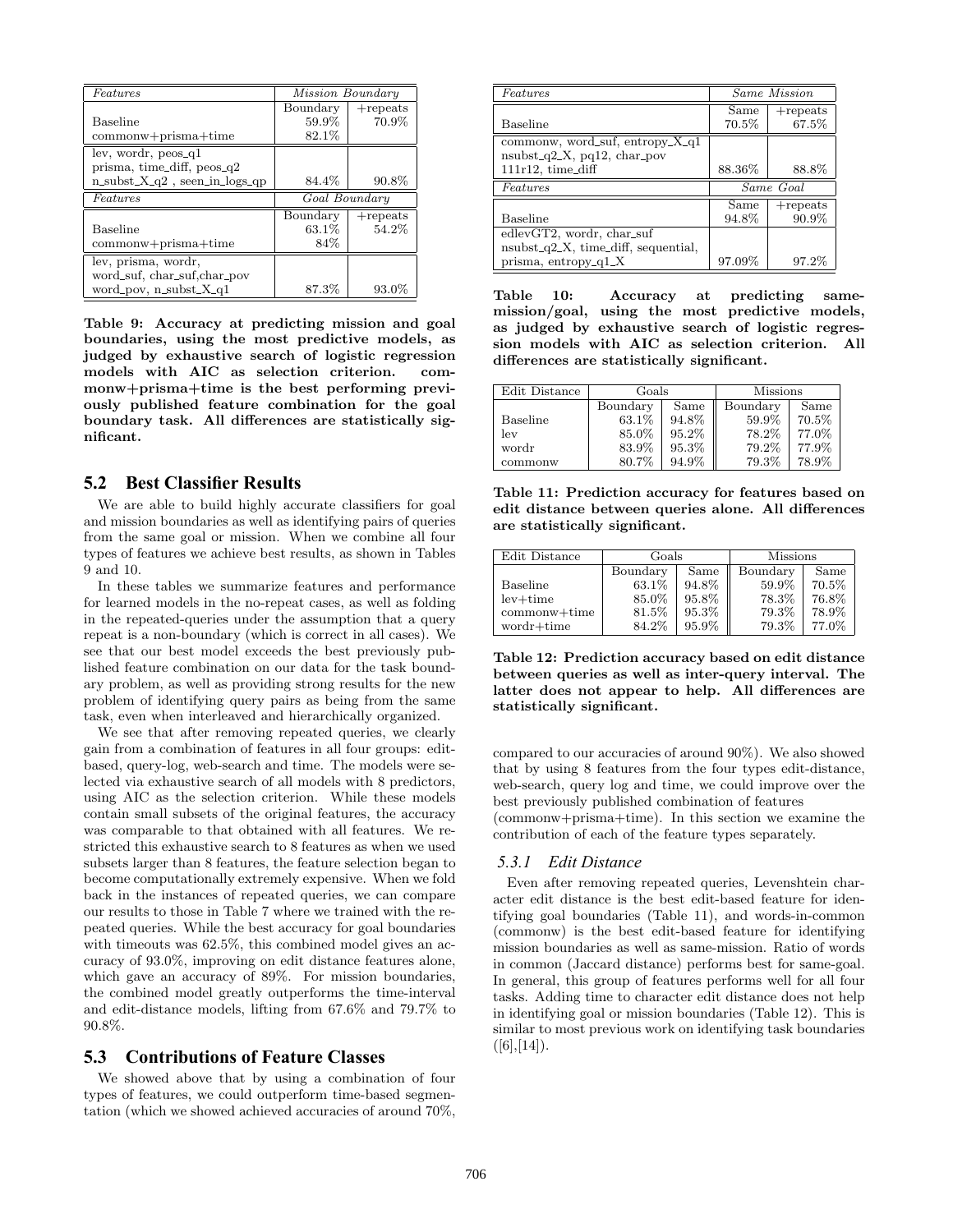| Query Log Feature | Goals    |       | <b>Missions</b> |       |
|-------------------|----------|-------|-----------------|-------|
|                   | Boundary | Same  | Boundary        | Same  |
| Baseline          | 63.1%    | 94.8% | 59.9%           | 70.5% |
| pEOSq2            | 63.1%    | 94.8% | $66.4\%$        | 70.5% |
| p_change          | 67.1%    | 94.8% | 59.9%           | 70.5% |

Table 13: Prediction accuracy using bestperforming query session cooccurrence features. These improve over baseline for boundary identification, but not the same-goal/mission task. All differences are statistically significant.

| Web Search Feature | Goals     |        | Missions |                       |
|--------------------|-----------|--------|----------|-----------------------|
|                    | Boundary  | Same   | Boundary | $\operatorname{Same}$ |
| Baseline           | $63.10\%$ | 94.75% | 59.87%   | 70.51\%               |
| Prisma Score       | 78.5%     | 94.8%  | 77.1\%   | 73.0%                 |

Table 14: Prediction accuracy with Prisma vector similarity, the best-performing web search feature we tried.

#### *5.3.2 Query Log Features*

End-of-session features help with mission boundary identification (Table 13), and probability of being rewritten does slightly better at detecting goal boundaries, but other query log features in isolation do not improve over the baseline. It's possible that the probability of the first query being rewritten may indicate that the second query is more likely to be a reformulation of the first, and thus part of the same goal. One can imagine that "last query of the day" might be useful as an indicator for the last query in a task, since often people will finish up a task before turning in for the day. In our external data-source, days were truncated at midnight. We may be able to improve the suitability of query log features for this task by considering different ways of breaking the data using other markers.

#### *5.3.3 Web Search Features*

Of the web search features we tested, the Prisma score outperformed all others (Table 14). However, unlike those other features, as well as the query log features, it had not been pre-computed for the more common queries, to save computational cost. This makes it slower to obtain, yet gives it superior coverage.

#### **6. CONCLUSIONS AND FUTURE WORK**

We have shown that a diverse set of syntactic, temporal, query log and web search features in combination can predict goal and mission boundaries well. (When used independently, word and character based features perform best). Our classifiers achieve at least 89% accuracy in all four tasks, and over 91% in all but one task, matching within the same goal. Additionally, we've shown that the task of matching queries within the same interleaved goal or mission is harder than identifying boundaries. This may indicate that the best approach to clustering queries within the same goal or mission may build on first identifying the boundaries, then matching subsequent queries to existing segments. It may also be effective to use multi-task machine learning to join the tasks of identifying mission and goal boundaries together.

The utility of adopting a hierarchical model for the grouping of user queries will allow us to more easily model what type of task the user may be doing when querying, e.g. is the user performing a series of searches with information needs which are the same, or are the information needs only peripherally related? This may help us determine when the user is performing a more complicated task, vs. a simpler task. Including the interleaving in the model allows us to more accurately measure the length of time or number of queries a user needs to complete tasks. If we ignore the fact that a more involved task may be interrupted with other needs for information, we lose the ability to model these more involved tasks.

Our work sets the stage for evaluating search engines, not on a per-query basis, but on the basis of user tasks. In future work we will combine task segmentation with prediction of user satisfaction, which opens up the possibility of truly understanding how web search engines are satisfying their users.

## **7. ACKNOWLEDGMENTS**

Thanks to Isabella Barbier, Tony Thrall, Ron Lange, Benjamin Rey, Dan Fain and the anonymous reviewers.

## **8. REFERENCES**

- [1] Comscore announces new "visits" metric for measuring user engagement, 2007. http://www.comscore.com/press/release.asp?press=1246.
- [2] P. Anick. Using terminological feedback for web search refinement - a log-based study. In Proceedings of the 26th annual international ACM SIGIR conference on Research and development in information retrieval, pages 88–95, 2003.
- [3] P. G. Anick. Automatic Construction of Faceted Terminological Feedback for Context-Based Information Retrieval. PhD thesis, Brandeis University, 1999.
- [4] L. Catledge and J. Pitkow. Characterizing browsing strategies in the world-wide web. In Proceedings of the Third International World-Wide Web Conference on Technology, tools and applications, volume 27, 1995.
- [5] D. Downey, S. Dumais, and E. Horvitz. Models of searching and browsing: Languages, studies, and applications. Journal of the American Society for Information Science and Technology (JASIST), 58(6):862–871, 2007.
- [6] D. He, A. Goker, and D. J. Harper. Combining evidence for automatic web session identification. Information Processing and Management, 38:727–742, 2002.
- [7] S. B. Huffman and M. Hochster. How well does result relevance predict session satisfaction? In Proceedings of the 30th annual international ACM SIGIR conference on Research and development in information retrieval (SIGIR 2007), pages 567–574, 2007.
- [8] B. J. Jansen, A. Spink, C. Blakely, and S. Koshman. Defining a session on web search engines. Proceedings of International Joint Conference on Artificial Intelligence (IJCAI), 2000.
- [9] T. Lau and E. Horvitz. Patterns of search: Analyzing and modeling web query refinement. In A. Press, editor, Proceedings of the Seventh International Conference on User Modeling, 1999.